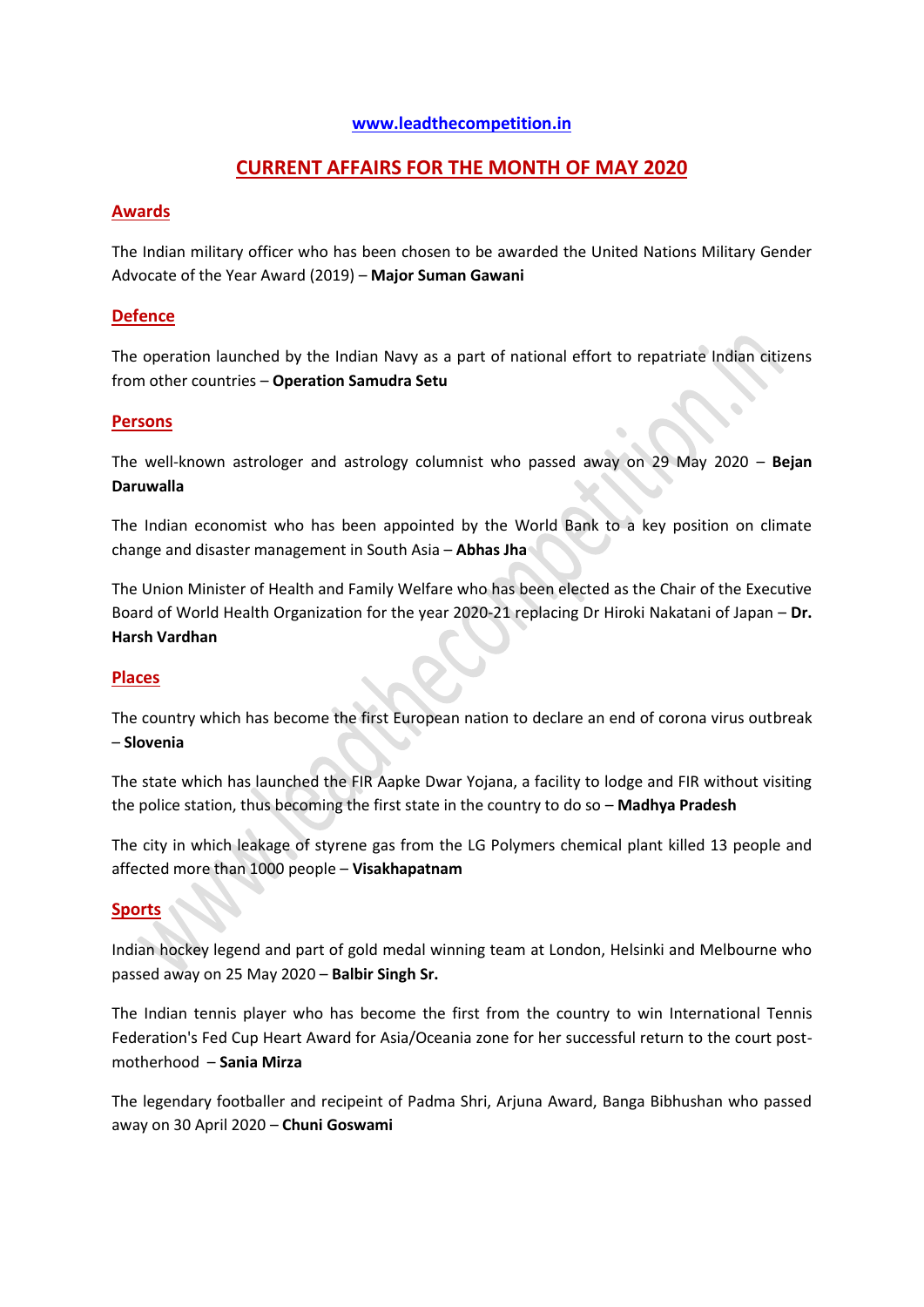## **Miscellaneous**

The super cyclonic storm which originated in Bay of Bengal near Sri Lanka and made landfall in West Bengal causing large scale loss of lives and property was named – **Amphan**

The programme launched by Ministry of Tribal Affairs to to provide mentorship to tribal youth through digital mode is named – **GOAL (Going Online As Leaders)**

The mission under which India has despatched Food Items, COVID related Medicines including HCQ Tablets and Special Ayurvedic Medicines to Maldives, Mauritius, Seychelles, Madagascar and Comoros – **Mission SAGAR**

The new currency which is equal to 10,000 rials, introduced by Iran after a sharp fall in the value of the currency as a result of crippling U.S. sanctions is named – **Toman**

The theme of virtual summit of Non-Aligned Movement held on 04 May 2020 under the chairmanship of President of Republic of Azerbaijan HE Ilham Aliyev – **We are together against COVID-19**

The agricultural product from Kashmir which has been granted GI (Geographical Indication) tag by GI Registry – **Saffron**

#### **Shri Ajit Jogi**

Born: 29 April 1946

Death: 29 May 2020

Former IAS officer. **First Chief Minister of Chhattisgarh** from its formation on 09 November 2000 to 06 December 2003. Also MP of Lok Sabha and Rajya Sabha before becoming CM.

#### **Nikkei Asia Prize 2020**

**Business and Innovation category**: Anthony Tan and Tan Hooi Ling (Malaysia). Founders of Grab, which started as a ride-hailing app operator but whose business has rapidly expanded to food and grocery delivery services and cashless payment solutions.

**Science and Technology category**: Thalappil Pradeep (Professor at IIT, Madras, India. He developed the world's first filters for drinking water that incorporate the deionizing technology he established. The filters help supply clean water for 2 paisa (0.03 cents) per liter in India.

**Culture and Community category**: Ram Prasad Kadel, Nepal, curator of the Music Museum of Nepal. He opened a private museum in Kathmandu that features his collection of musical instruments.

## **Important Days of May**

**World Press Freedom Day**: 03 May 2020 Designated by: UN General Assembly First Observed in: 1994 Theme: Journalism without Fear and Favour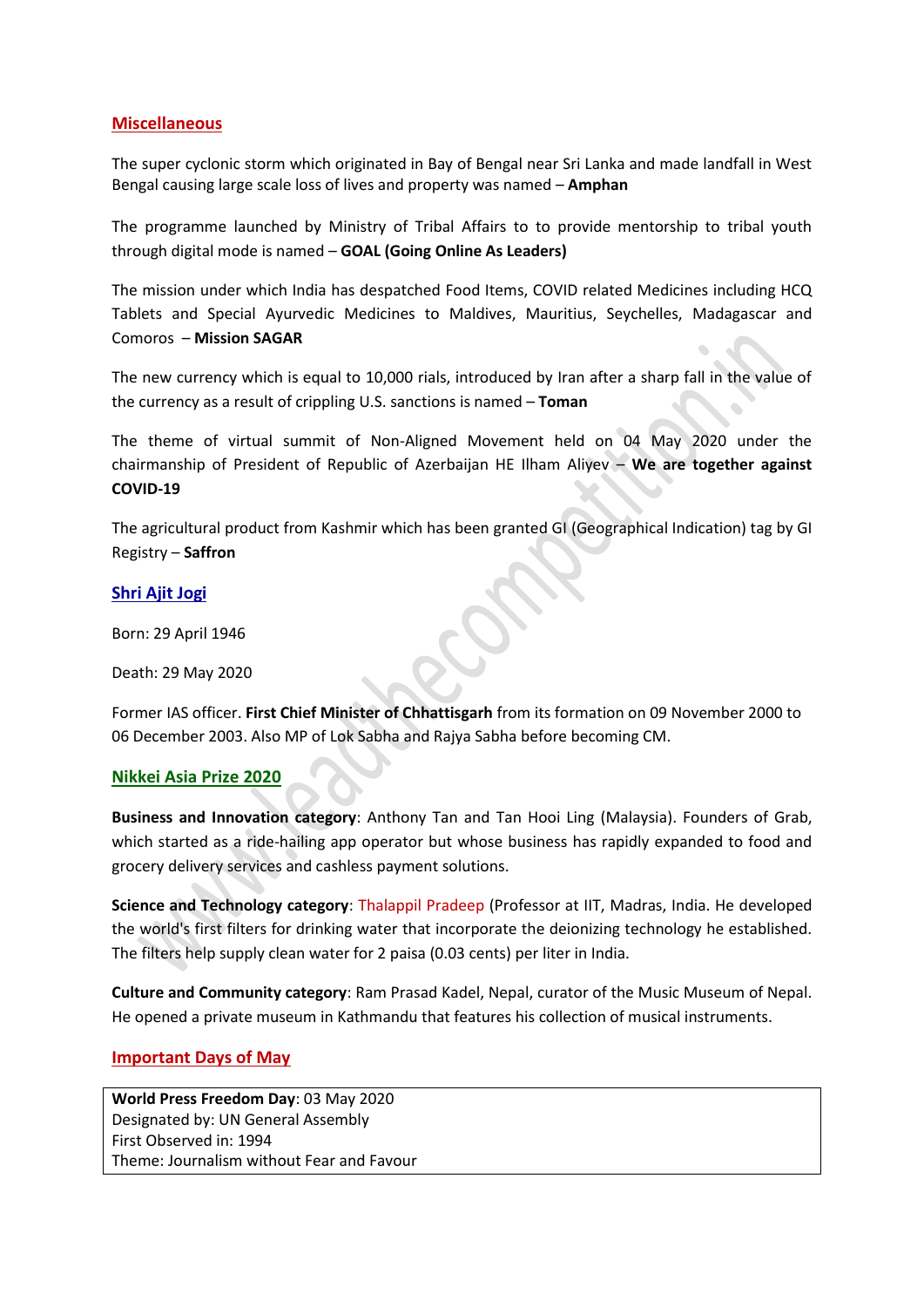| World Asthma Day: 05 May 2020 (1st Tuesday of May)                              |
|---------------------------------------------------------------------------------|
| Designated by: Global Initiative for Asthma                                     |
| Theme: Hold your breath                                                         |
| First observed in: 1998                                                         |
| Note: World Asthma Day will be observed on 05 May every year from 2020 onwards. |
| International Day of Vesak: 07 May 2020 (Full Moon day of May every year)       |
| Designated by: United Nations General Assembly                                  |
| First Observed in: 2000                                                         |
| World Red Cross and Crescent Day: 08 May 2020                                   |
| Designated by: International Committee of the Red Cross                         |
| First Observed in: 1948                                                         |
| World Migratory Bird Day: 11 May 2020                                           |
| Designated by: AEWA Secretariat                                                 |
| First Observed in: 2006                                                         |
| Theme: Birds connect our world                                                  |
| International Nurses Day: 12 May 2020                                           |
| Designated by: International Council of Nurses                                  |
| Theme: Nurses: A voice to lead - Nursing the World to Health                    |
| International Day of Families: 15 May 2020                                      |
| Designated by: UN General Assembly                                              |
| Theme: Families in Development: Copenhagen and Beijing + 25                     |
| First Observed in: 1994                                                         |
| World Telecommunication and Information Society Day: 17 May 2020                |
| Designated by: United Nations General Assembly                                  |
| Theme: Connect 2030: ICTs for Sustainable Development Goals                     |
| First Observed in: 2007                                                         |
| International Day for Biological Diversity: 22 May 2020                         |
| Designated by: UN General Assembly                                              |
| Theme: Our Solutions are in Nature                                              |
| First Observed in: 2001                                                         |
| International Day for UN Peacekeepers: 29 May 2020                              |
| Designated by: United Nations General Assembly                                  |
| First Observed in: 2003                                                         |
| Theme: Women in Peacekeeping: A Key to Peace                                    |
| World No Tobacco Day: 31 May 2020                                               |
| Designated by: World Health Organisation                                        |
| First Observed in: 1987                                                         |
| Focus: Tobacco and related industry tactics to attract younger generations      |

# **Pulitzer Prize 2020**

SS.

Category : Feature Photography

## Winners: **Channi Anand, Mukhtar Khan and Dar Yasin** of **Associated Press**

**Citation**: For striking images captured during a communications blackout in Kashmir depicting life in the contested territory after India stripped it of its semi-autonomy.